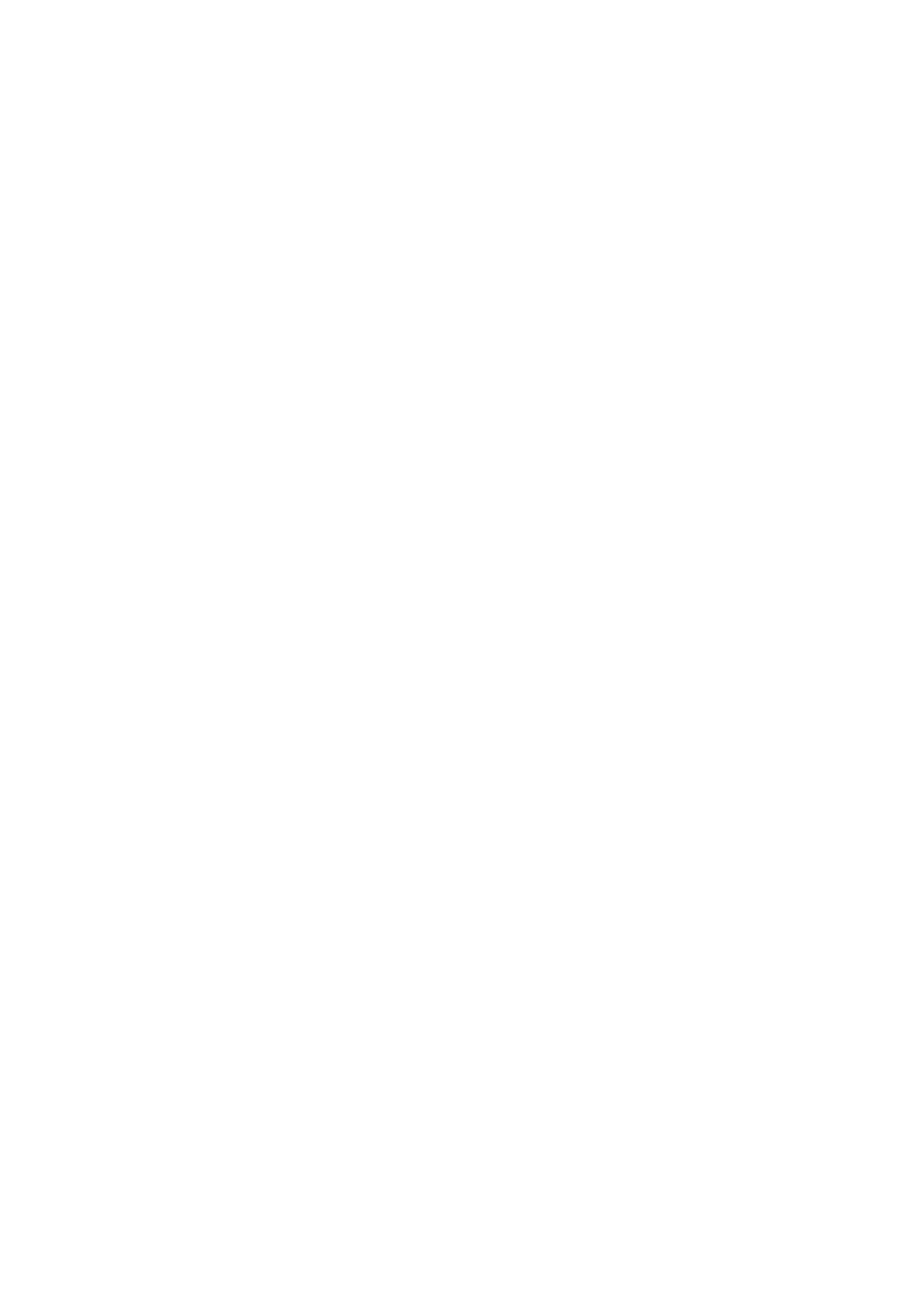# **THE RISE AND DECLINE OF GENERALIZED CONVEX SPACES**

## **Sehie Park**

*The National Academy of Sciences, ROK, Seoul 137-044; and Department of Mathematical Sciences Seoul National University Seoul 151–747, Korea* E-mail : shpark@math.snu.ac.kr

ABSTRACT. In the KKM theory, various types of  $\phi_A$ -spaces  $(X, D; {\phi_A}_{A \in (D)})$  due to other authors are simply G-convex spaces. Various types of generalized KKM maps on  $\phi_A$ -spaces are simply KKM maps on G-convex spaces. Therefore, our Gconvex space theory can be applied to various types of  $\phi_A$ -spaces. In 2006-09, Gconvex spaces are extended to KKM spaces. In the present paper, we review the recent transition from G-convex spaces to KKM spaces, and introduce a basic KKM theorem on abstract convex spaces satisfying the partial KKM principle.

# **1. Introduction**

In 1929, Knaster, Kuratowski, and Mazurkiewicz (simply, KKM) obtained the "closed" version of the following; see [30-32].

**The KKM theorem.** Let *D* be the set of vertices of an *n*-simplex  $\Delta_n$  and  $G: D \multimap \Delta_n$  be a KKM map (that is, co  $A \subset G(A)$  for each  $A \subset D$ ) with closed  $[resp., open]$ <sup>n</sup> values. Then  $\bigcap_{z \in D} G(z) \neq \emptyset$ .

The KKM theorem provides the foundations for many of the modern essential results in diverse areas of mathematical sciences. The KKM theory, first called by the author, is the study on applications of equivalent formulations or generalizations of the KKM theorem.

Since 1993, the author has initiated the study of the KKM theory on generalized convex spaces (or *G*-convex spaces)  $(X, D; \Gamma)$  as a common generalization of various general convexities without linear structures due to other authors. We have established within such a frame the foundations of the KKM theory, as well as fixed point theorems and many other equilibrium results for multimaps. This direction of study has been followed by a number of other authors.

In the last decade, there have appeared authors who introduced spaces of the form  $(X, \{\varphi_A\})$  having a family  $\{\varphi_A\}$  of continuous functions defined on simplexes

Received and accepted Nov. 2009.

<sup>2000</sup> Mathematics Subject Classification: Primary 47H10, 54H25. Secondary 47H04, 49J27, 49J35, 91B50.

Key words and phrases: Abstract convex space, generalized (G-) convex space, φ*A*-space, Lspace, KKM theorem, KKM space, (partial) KKM principle.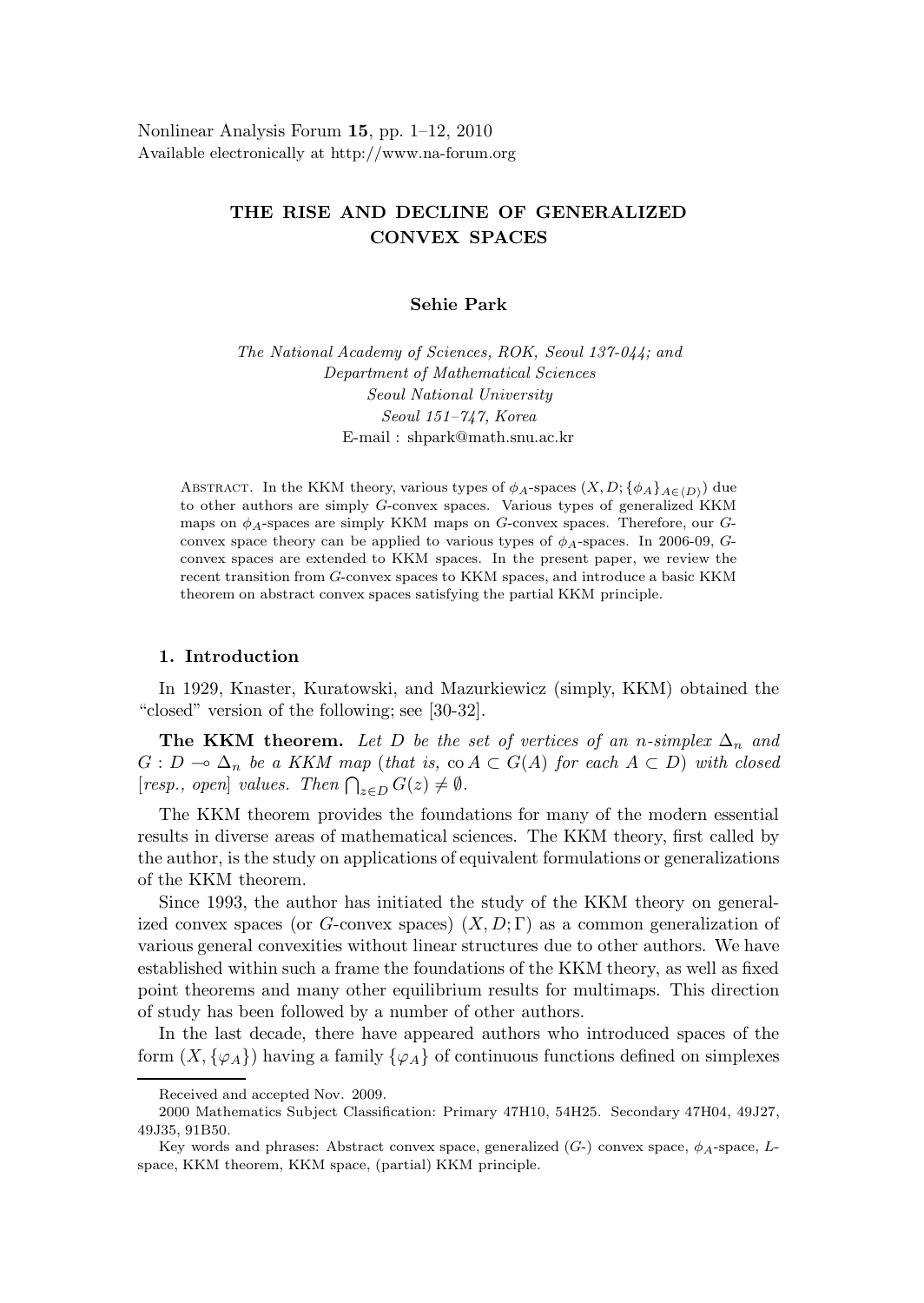and claimed that such spaces generalize *G*-convex spaces without giving any justifications or proper examples. In fact, a number of modifications or imitations of *G*-convex spaces have followed; for example, see [1, 3, 6-20, 25, 26, 28, 50-53], and many others. Some authors also introduced various types of generalized KKM maps and tried to generalize the KKM theorem for their own settings; for example, see  $[2-10, 12-20, 25, 26, 29, 50-53]$ , and some others. Most of such generalizations are disguised forms of known ones.

In order to destroy such inadequate concepts and to upgrade the KKM theory, in 2006-09, we proposed new concepts of abstract convex spaces and the KKM spaces which are proper generalizations of *G*-convex spaces and adequate to establish the KKM theory; see [33-36, 38, 39, 42-48]. Moreover, we noticed that all spaces of the form  $(X, \{\varphi_A\})$  can be unified to  $\phi_A$ -spaces  $(X, D; \{\phi_A\}_{A \in \langle D \rangle})$  or spaces having a family  $\{\phi_A\}_{A \in \langle D \rangle}$  of singular simplexes.

In [34-37, 40-42] we showed that various types of  $\phi_A$ -spaces  $(X, D; {\phi_A}_{A\in(D)})$ are simply *G*-convex spaces, and various types of generalized KKM maps on *φA*spaces are simply KKM maps on *G*-convex spaces. Therefore, our *G*-convex space theory can be applied to various types of  $\phi_A$ -spaces. As such examples, we obtained KKM type theorems and very general fixed point theorems on  $\phi_A$ -spaces.

In the present paper, we review the recent transition from *G*-convex spaces to KKM spaces in the KKM theory, and introduce a basic KKM theorem on abstract convex spaces satisfying the partial KKM principle.

## **2. Imitations of generalized convex spaces**

Let  $\langle D \rangle$  denote the set of all nonempty finite subsets of a set *D*. The following is well-known:

**Definition.** A generalized convex space or a *G*-convex space (*X, D*; Γ) consists of a topological space X, a nonempty set D, and a multimap  $\Gamma : \langle D \rangle \to X$  such that for each  $A \in \langle D \rangle$  with the cardinality  $|A| = n + 1$ , there exists a continuous function  $\phi_A : \Delta_n \to \Gamma(A)$  such that  $J \in \langle A \rangle$  implies  $\phi_A(\Delta_J) \subset \Gamma(J)$ .

Here,  $\Delta_n$  is the standard *n*-simplex with vertices  $\{e_i\}_{i=0}^n$ , and  $\Delta_J$  the face of  $\Delta_n$ corresponding to  $J \in \langle A \rangle$ ; that is, if  $A = \{a_0, a_1, \ldots, a_n\}$  and  $J = \{a_{i_0}, a_{i_1}, \ldots, a_{i_k}\}$ *A*, then  $\Delta J = \text{co}\{e_{i_0}, e_{i_1}, \ldots, e_{i_k}\}.$ 

For details on *G*-convex spaces, see [30-32, 49] and the references therein, where basic theory was indicated and lots of examples of *G*-convex spaces were given.

Recently, there have appeared authors in [1, 3, 6-20, 25, 26, 28, 50-53] and others who introduced spaces of the form  $(X, {\{\varphi_A\}})$ . Some of them tried to rewrite certain results on *G*-convex spaces by simply replacing  $\Gamma(A)$  by  $\varphi_A(\Delta_n)$  everywhere and claimed to obtain generalizations without giving any justifications or proper examples.

In this section, we give some examples of spaces of the form  $(X, {\{\varphi_A\}})$  given by other authors:

**(I)** In 1998, Ben-El-Mechaiekh et al. [1] defined an *L*-space (*E,* Γ), which is a particular form of our *G*-convex space  $(X, D; \Gamma)$  for the case  $E = X = D$ . Some authors incorrectly claimed that the class of *L*-spaces contains our class of *G*-convex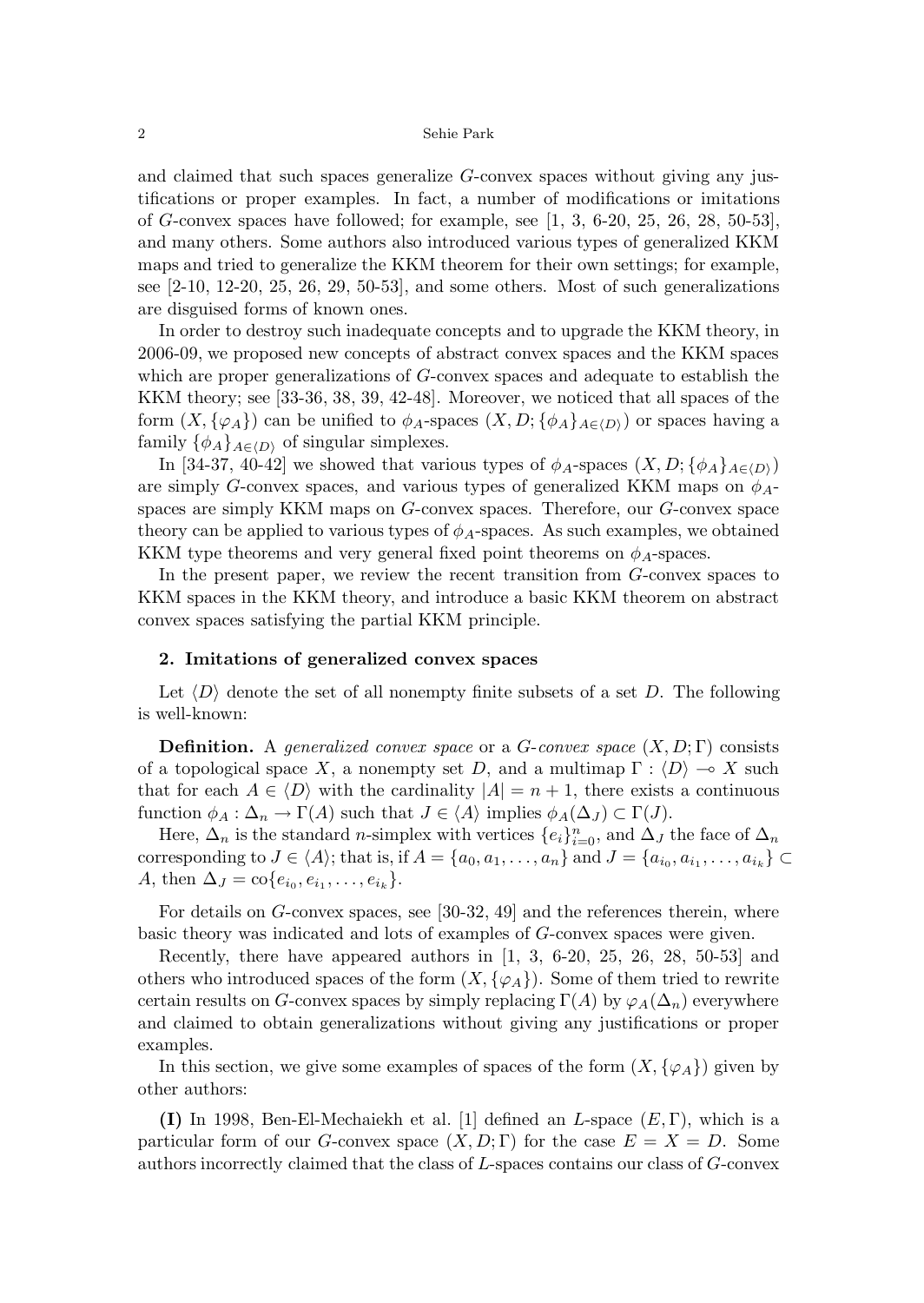spaces; for example, [11, 12], where a number of particular results (with certain defects) of known ones.

**(II)** Since 2001, many authors studied *L*-spaces; for example, [6, 11, 12, 19, 50] and others. Some incautious authors adopt the term *L*-convex spaces instead of *L*-spaces in [1].

**(III)** [25] A topological space *Y* is said to have property (H) if, for each  $N =$  $\{y_0, \ldots, y_n\} \in \langle Y \rangle$ , there exists a continuous mapping  $\varphi_N : \Delta_n \to Y$ .

**(IV)** [13, 14]  $(Y, \{\varphi_N\})$  is said to be a *FC*-space if *Y* is a topological space and for each  $N = \{y_0, \ldots, y_n\} \in \langle Y \rangle$  where some elements in *N* may be same, there exists a continuous mapping  $\varphi_N$  :  $\Delta_n \to Y$ . This definition appears in a large number of papers of the same author and his followers; see [37]. Note that for each *N*, there should be infinitely many  $\varphi_N$ 's.

The author of [13, 14] stated in more than a dozen papers that: "It is easy to see that the class of *FC*-spaces includes the classes of convex sets in topological vector spaces, *C*-spaces (or *H*-spaces) [21, 22], *G*-convex spaces, *L*-convex spaces [1], and many topological spaces with abstract convexity structure as true subclasses. Hence, it is quite reasonable and valuable to study various nonlinear problems in *F C*-spaces." Here he failed to give any justification or any proper example of his space which is not *G*-convex. One wonders how could a pair  $(Y, \{\varphi_N\})$  generalize a triple  $(X, D; \Gamma)$ !

**(V)** In [52], a pair  $(Y, C)$  is introduced, where Y is a topological space and C is a family of subsets of Y such that  $(Y, \mathcal{C})$  is similar to the convexity space in the classical sense.

A pair  $(X, \mathcal{C})$  is said to have the selection property with respect to a topological space *S* if every multimap  $F : S \to X$  admits a single-valued continuous selection whenever *F* is lower semicontinuous and nonempty closed convex valued.

A pair  $(Y, \mathcal{C})$  is said to satisfy *H*-condition if  $\mathcal{C}$  has the following property:

(H) For each finite subset  $\{y_0, \ldots, y_n\} \subset Y$ , there exists a continuous mapping  $f$ :  $\Delta_N \to \overline{conv} \{y_0, \ldots, y_n\}$ , where  $\Delta_N$  is the standard *n*-simplex, such that  $f(\Delta_J) \subset$  $\overline{conv}\{y_j : j \in J\}$  for each nonempty subset  $J \subset N = \{0, 1, \ldots, n\}$ , where  $\overline{conv}$ denotes the closed convex hull.

For these definitions, we note the following remarks:

(i) A pair  $(Y, \mathcal{C})$  is a particular form of our abstract convex space  $(Y, \Gamma)$  with  $\Gamma_A$ :=conv $(A) = \bigcap \{ B \in \mathcal{C} \mid A \subset B \}$  for  $A \in \langle Y \rangle$ .

(ii) A pair  $(Y, \mathcal{C})$  satisfying the *H*-condition is a particular form of our *G*-convex space  $(X, D; \Gamma)$  with  $Y = X = D$  such that  $\Gamma$  is closed-valued.

**(VI)** Cain and Gonz´alez [3] considered relationship among some subclasses of the class of *G*-convex spaces and introduced a subclass of *L*-spaces. In [3, Theorems 3.2 and 3.4], it was shown that *L*-spaces are *G*-convex spaces.

González et al. [19] repeated to show that *G*-convex spaces and *L*-spaces satisfy the partial KKM principle. They added that *L*-spaces satisfy the properties of the Fan type minimax inequality, Fan-Browder type fixed point, and the Nash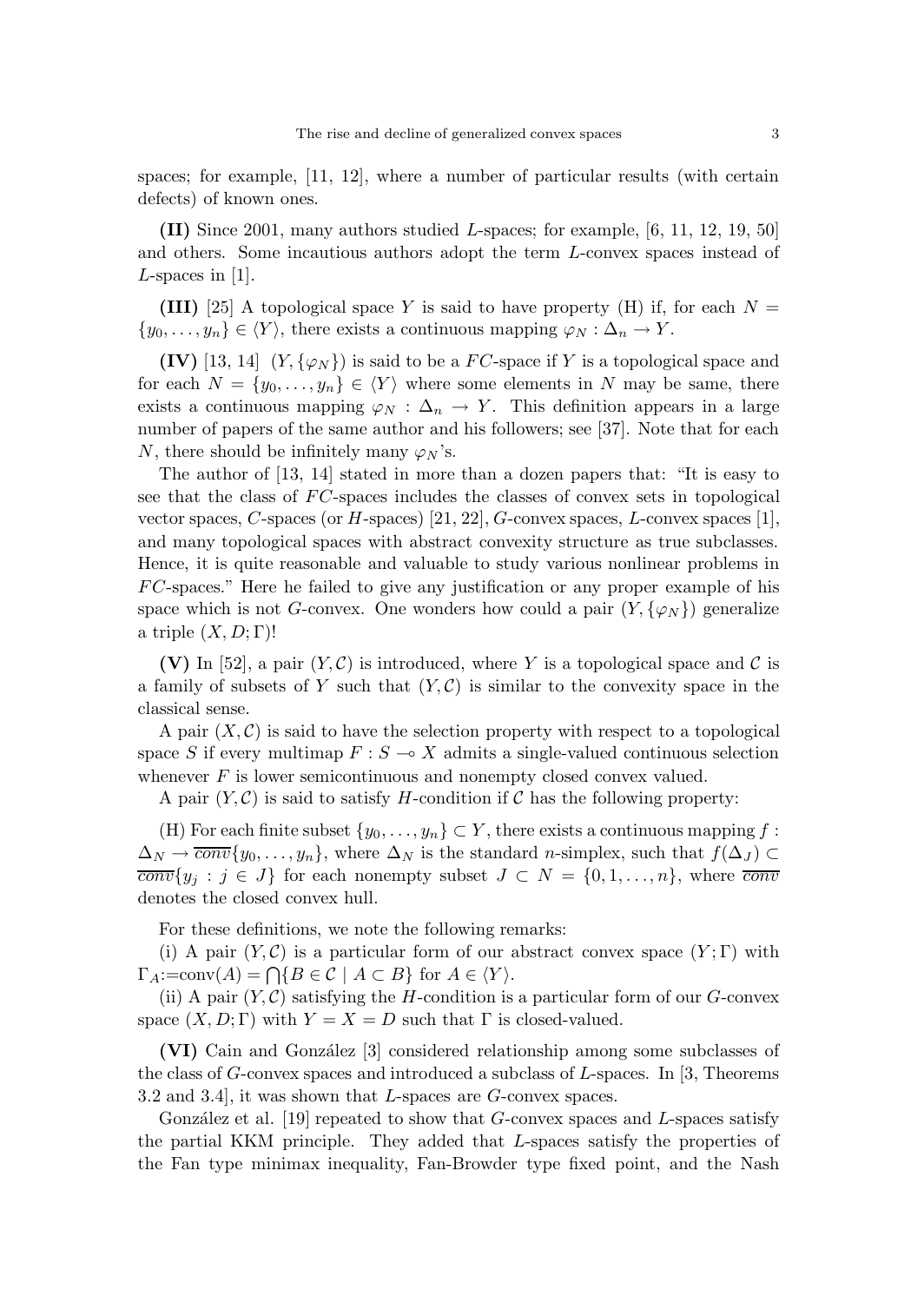type equilibrium. All of such results are already known for more general *G*-convex spaces.

**(VII)** In 2008 [28], Kulpa and Szymanski defined: A collection S of singular simplexes in a space  $X$  is called a simplicial structure on  $X$  if: (a) For any finite subset  $\{a_0, a_1, \ldots, a_n\}$  of (not necessarily distinct) points of *X*, there exists  $\sigma \in \mathcal{S}$ such that  $\sigma : [e_0, e_1, \ldots, e_n] \to X$  and  $\sigma(e_i) = a_i$  for each  $i = 0, 1, \ldots, n$ ; (b) If  $\sigma \in \mathcal{S}$ , then the restriction of  $\sigma$  to any face of the domain of  $\sigma$  belongs to  $\mathcal{S}$ .

A simplicial space  $(X, \mathcal{S})$  is a topological space X together with a simplicial structure  $S$ . This extends the simplicial convexity due to Bielawski.

## **3.** *φA***-spaces**

Motivated by the examples in the preceding section, we are concerned with a reformulation of the class of *G*-convex spaces as in [34-37, 40-42]:

**Definition.** A  $\phi_A$ -space

$$
(X, D; \{\phi_A\}_{A \in \langle D \rangle})
$$

consists of a topological space  $X$ , a nonempty set  $D$ , and a family of continuous functions  $\phi_A : \Delta_n \to X$  (that is, singular *n*-simplices) for  $A \in \langle D \rangle$  with the cardinality  $|A| = n + 1$ .

Any *G*-convex space is a  $\phi_A$ -space. The converse also holds. The following are given in [37, 40-42]:

**Theorem 1.** *A*  $\phi_A$ -space  $(X, D; {\phi_A}_{A \in (D)})$  can be made into a *G*-convex space  $(X, D; \Gamma)$ .

**Definition.** For a  $\phi_A$ -space  $(X, D; {\phi_A}_{A \in (D)})$ , any map  $T: D \to X$  satisfying

 $\phi_A(\Delta_J) \subset T(J)$  for each  $A \in \langle D \rangle$  and  $J \in \langle A \rangle$ 

is called a KKM map.

**Theorem 2.** (1) *A KKM map*  $G: D \to X$  *on a*  $G$ *-convex space*  $(X, D; \Gamma)$  *is a KKM* map on the corresponding  $\phi_A$ -space  $(X, D; {\phi_A}_{A \in (D)})$ .

(2) *A KKM map*  $T: D \to X$  *on a*  $\phi_A$ -space  $(X, D; \{\phi_A\})$  *is a KKM map on a new G-convex space*  $(X, D; \Gamma)$ *.* 

The following is a KKM theorem for  $\phi_A$ -spaces. The proof is just a simple modification of the corresponding one in [31-33]:

**Theorem 3.** For a  $\phi_A$ -space  $(X, D; {\phi_A}_{A \in (D)})$ , let  $G : D \to X$  be a KKM *map with closed* [*resp., open*] *values. Then*  $\{G(z)\}_{z\in D}$  *has the finite intersection property.* (*More precisely, for each*  $N \in \langle D \rangle$  *with*  $|N| = n + 1$ *, we have*  $\phi_N(\Delta_n) \cap$  $\bigcap_{z \in N} G(z) \neq \emptyset$ .)

*Further, if*

(3)  $\bigcap_{z \in M} \overline{G(z)}$  *is compact for some*  $M \in \langle D \rangle$ *, then we have*  $\bigcap_{z \in D} \overline{G(z)} \neq \emptyset$ *.*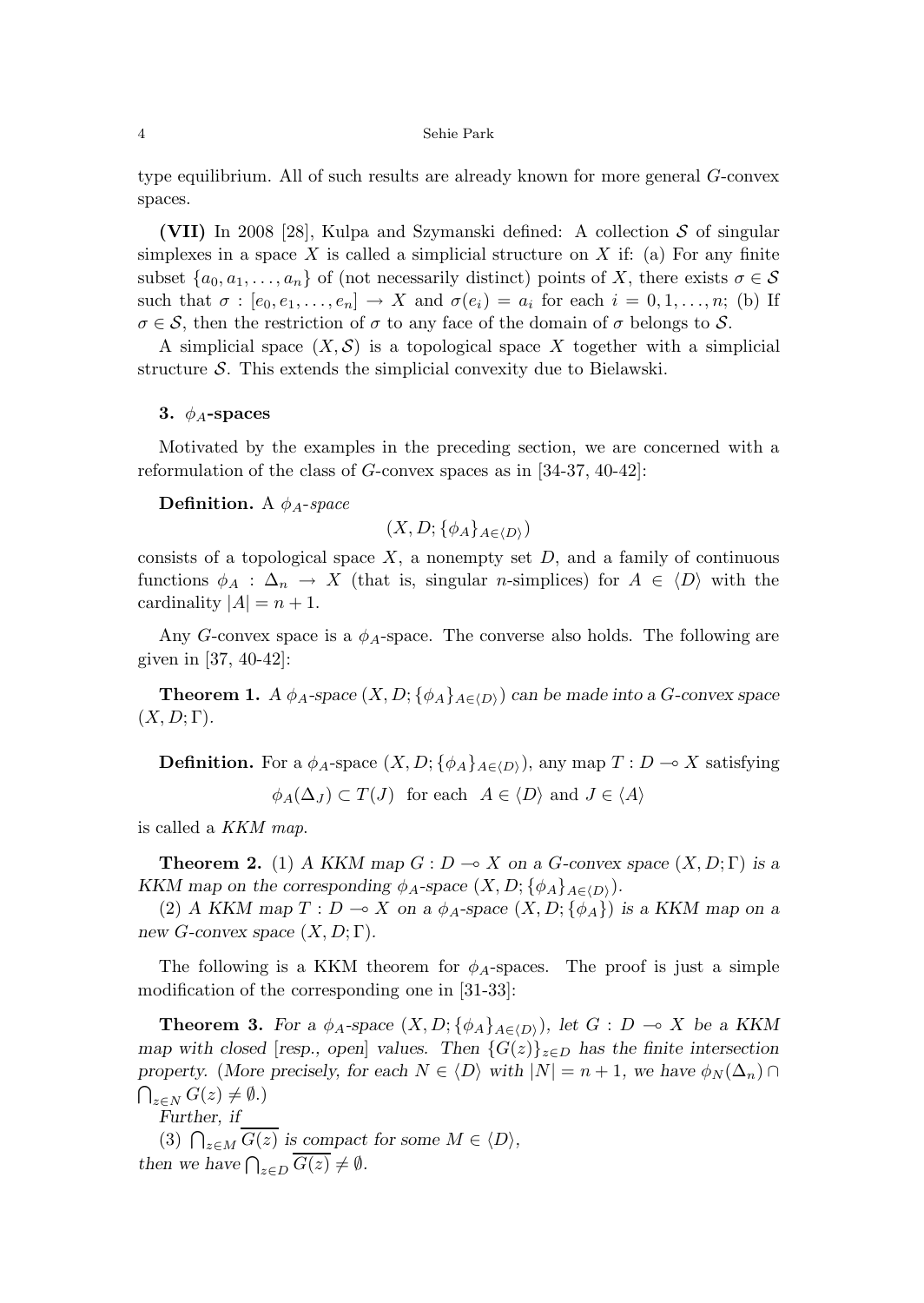**Remarks.** (1) We may assume that, for each  $a \in D$  and  $N \in \langle D \rangle$ ,  $G(a) \cap \phi_N(\Delta_n)$ is closed [resp., open] in  $\phi_N(\Delta_n)$ . This is said by some authors that *G* has finitely closed [resp., open] values. However, by replacing the topology of *X* by its finitely generated extension, we can eliminate "finitely"; see [32].

(2) For  $X = \Delta_n$ , if *D* is the set of vertices of  $\Delta_n$  and  $\Gamma = \infty$ , the convex hull, Theorem 3 reduces to the original KKM theorem and its open version; see [30, 37].

(3) If *D* is a nonempty subset of a topological vector space *X* (not necessarily Hausdorff), Theorem 3 extends Fan's KKM lemma; see [30, 37].

(4) Note that any KKM theorem on spaces of the form  $(X, {\varphi_A})$  can not generalize the original KKM principle nor Fan's KKM lemma; see [37].

(5) Recently,  $\phi_A$ -spaces are called generalized finitely continuous spaces or  $GFC$ spaces by Khanh et al. [26].

Here we give a new example of  $\phi_A$ -spaces:

**Example.** In [24], its author gave a necessary and sufficient condition for the existence of a pure-strategy Nash equilibrium for non-cooperative games in topological spaces. He adopted the following concept:

Let *X* be a topological space, and  $D, Y \subset X$ . A real function  $f: X \times Y \to \mathbb{R}$  is said to be *C*-quasiconcave on *D* if, for any  $N := \{x^0, x^1, \ldots, x^n\} \in \langle D \rangle$ , there exists a continuous map  $\phi_N : \Delta_n \to Y$  such that

$$
f(\phi_N(\lambda), \phi_N(\lambda)) \ge \min\{f(x^i, \phi_N(\lambda)) \mid i \in J\}
$$

for all  $\lambda := (\lambda_0, \lambda_1, \ldots, \lambda_n) \in \Delta_n$ , where  $J := \{i \in \{0, 1, \ldots, n\} \mid \lambda_i \neq 0\}.$ Note that  $(Y, D; {\phi_A}_{A \in \langle D \rangle})$  is a  $\phi_A$ -space.

## **4. Various KKM maps**

There have also appeared a large number of the so-called generalized KKM maps in the literature. In fact, a number of authors tried to generalize the concept of KKM maps on particular forms of  $\phi_A$ -spaces. In this section, we show that all of them are particular forms of our KKM maps.

**(I)** In [17], its author introduced variants of several concepts in the KKM theory on generalized convex spaces as follows:

For a *G*-convex space  $(X, D; \Gamma)$ , a multimap  $F: D \to 2^X$  is called a  $\Phi$ -*KKM man* if, for each  $A \in \langle D \rangle$ , we have

$$
\phi_A(\Delta_{|A|-1}) \subset F(A).
$$

Similarly, for a nonempty set *Y*, a *generalized*  $\Phi$ -*KKM* map  $F: Y \to 2^X$  is defined.

Moreover, *F* is called finitely *G*-closed (resp., open) if for every finite subset *B* of *D* and  $y \in Y$ ,  $F(y) \cap G$ -co*B* is closed (resp., open) in

 $G$ -co  $B := \bigcap \{A \subset X : A \text{ is a } \Gamma \text{-convex subset of } X \text{ containing } B\}.$ 

Further, *F* is called finitely Φ-closed (resp., open) if for every finite subset *B* of *D* with  $|B| = n + 1$  and  $y \in Y$ ,  $F(y) \cap \phi_B(\Delta_n)$  is closed (resp., open) in  $\phi_B(\Delta_n)$ .

The author of [17] claims that these notions generalize that *F* has closed (resp., open) values. In [17], its author continues as follows: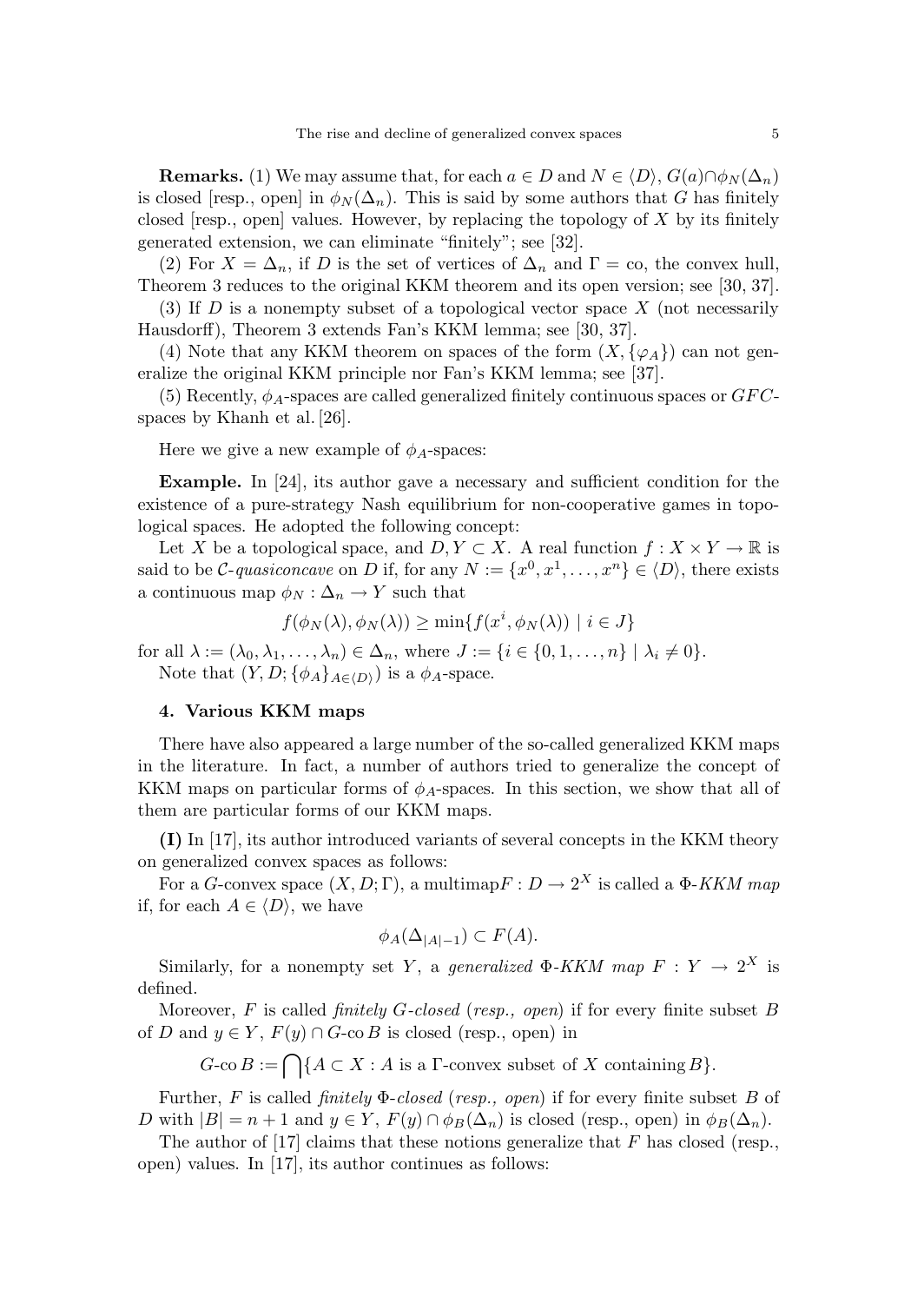Let a *G*-convex space  $(X, D; \Gamma)$ , a Hausdorff space *Y*, and a multimap  $F: X \to Y$  $2^Y$  be given. A multimap  $G: X \to 2^Y$  is called a  $F\Phi$ -KKM map if for any finite subset *A* of *D*, we have  $F \phi_A(\Delta_{|A|-1}) \subseteq G(A)$ . A multimap  $G : D \to 2^Y$  is called a generalized  $F\Phi$ -KKM map if for any subset  $A = \{x_0, \ldots, x_n\}$  of *D*, there exists a finite subset  $B = \{y_0, \ldots, y_n\}$  of *D*, not necessarily all different, such that: for each  $\{i_0, \ldots, i_j\}$  we have  $F \phi_B(\Delta_J) \subseteq \bigcup_{k=0}^j G(x_{i_k})$ . *G* is called *finitely*  $F \phi$ -closed (resp., open) valued if for any finite subset  $A = \{x_0, \ldots, x_n\} \subseteq D$  and each  $x \in D$ , the set  $G(x) \cap F\phi_A(\Delta_n)$  is closed (resp., open) in  $F\phi_A(\Delta_n)$ 

Let *Y* be a topological space. A map  $F: X \to 2^Y$  is said to have the generalized  $\Phi$ -*KKM property* if, for any map  $G: D \to 2^Y$  with compactly closed values which is a generalized  $F\Phi$ -KKM map the class  $\{G(x) | x \in D\}$  has the finite intersection property. We denote

 $\mathfrak{K}(X, Y) := \{F : X \to 2^Y \mid F \text{ has the generalized } \Phi\text{-KKM property}\}.$ 

In fact, the main idea in [17] was to rewrite some results on *G*-convex spaces by simply replacing  $\Gamma(A)$  by  $\phi_A(\Delta_n)$  everywhere and the author claimed to obtain generalizations without giving any justifications or proper examples.

**(II)** In 2003 [50, Definition 2], for an *L*-space  $(X, \Gamma)$  and a topological space Y, a correspondence  $G: Y \to X$  is called a *generalized KKM-correspondence*, if for all  $A = \{y_0, y_1, \ldots, y_n\} \in \langle Y \rangle$ , there exists a subset  $B = \{x_0, x_1, \ldots, x_n\} \in \langle X \rangle$ , such that for all  $J \subseteq \{0, 1, ..., n\}$ , it is satisfied that  $\phi_B(\Delta_J) \subseteq \bigcup_{j \in J} G(y_j)$ .

Note that a generalized KKM-correspondence becomes simply our KKM map on  $a \phi_A$ -space  $(X, D; {\phi_A}_{A \in D})$  by putting  $D := Y$  and, for any  $A \in \langle D \rangle$ , by defining  $\phi_A(\Delta_{|A|-1}) := \phi_B(\Delta_{|B|-1})$  for  $B \in \langle X \rangle$  corresponding to *A*.

**(III)** In 2003 [8, Definition 2.1], for a nonempty set *X* and a topological space *Y*,  $T: X \to 2^Y$  is said to be generalized relatively KKM (*R*-KKM) mapping if for any  $N = \{x_0, x_1, \ldots, x_n\} \in \langle X \rangle$ , there exists a continuous mapping  $\phi_N : \Delta_n \to Y$ such that, for each  $e_{i_0}, e_{i_1}, \ldots, e_{i_k}$ ,

$$
\phi_N(\Delta_k) \subset \bigcup_{j=0}^k Tx_{i_j},
$$

where  $\Delta_k$  is a standard *k*-simplex of  $\Delta_n$  with vertices  $e_{i_0}, e_{i_1}, \ldots, e_{i_k}$ .

For a  $\phi_A$ -space  $(Y, X; {\phi_N}_{N \in (X)})$ ,  $T: X \to 2^Y$  is simply a KKM map.

**(IV)** Let *X* be a nonempty set and *Y* be a topological space with property (H). In 2005 [25],  $T: X \to 2^Y$  is said to be a generalized R-KKM mapping if for each  ${x_0, \ldots, x_n} \in \langle X \rangle$ , there exists  $N = {y_0, \ldots, y_n} \in \langle Y \rangle$  such that

$$
\varphi_N(\Delta_k) \subset \bigcup_{j=0}^k Tx_{i_j},
$$

for all  $\{i_0, \ldots, i_k\} \subset \{0, \ldots, n\}.$ 

Similarly to (III), a generalized R-KKM map  $T : X \to 2^Y$  is simply a KKM map for the  $\phi_A$ -space  $(Y, X; {\phi_A}_{A \in (X)})$ .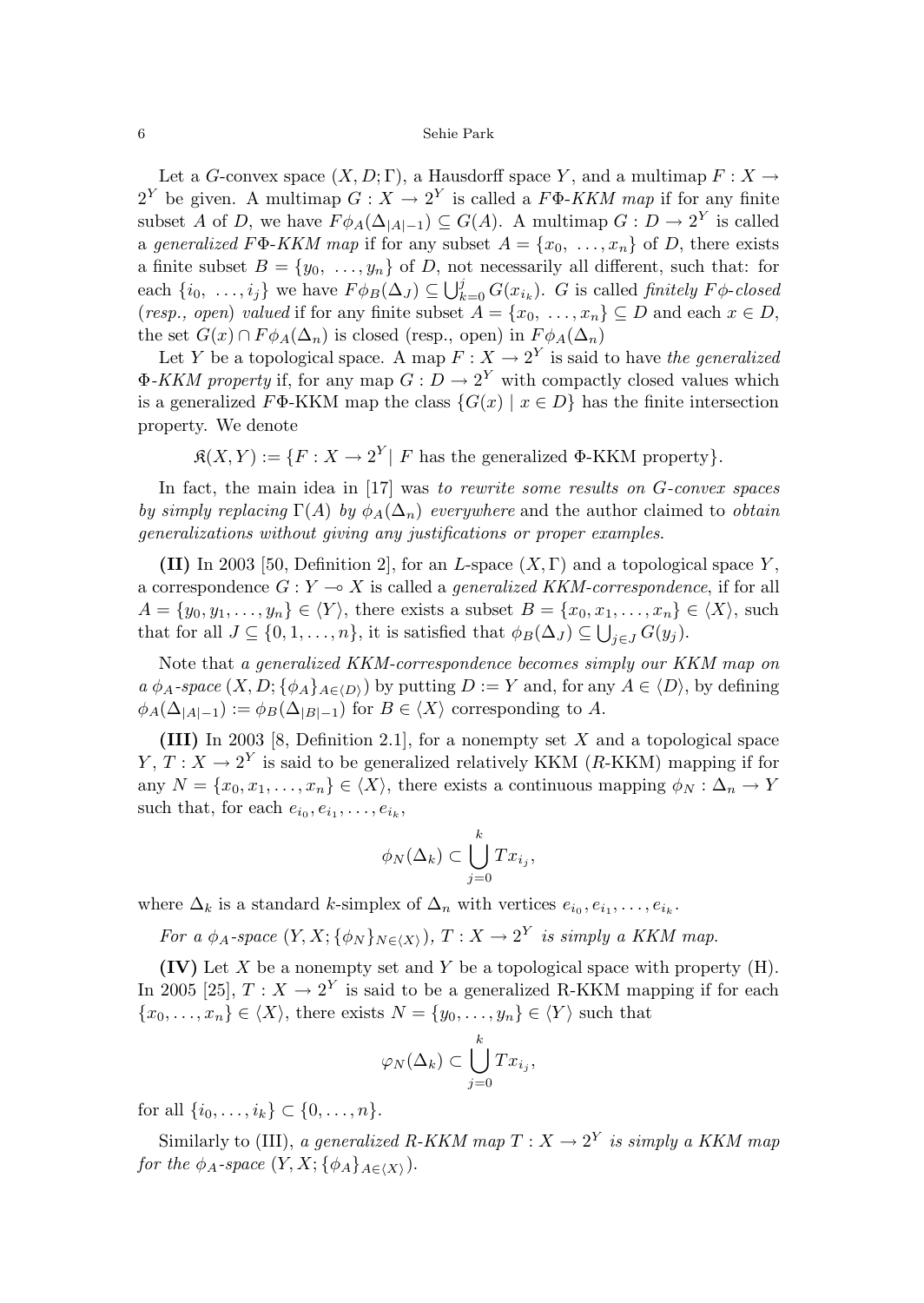The author of [15] claimed as follows: "The above class of generalized  $R-KKM$ mappings includes those classes of KKM mappings, H-KKM mappings, G-KKM mappings, generalized G-KKM mappings, generalized S-KKM mappings, GLKKM mappings and GMKKM mappings defined in topological vector spaces, *H*-spaces, *G*-convex spaces, G-H-spaces, *L*-convex spaces and hyperconvex metric spaces, respectively, as true subclasses." This is partially incorrect.

However, in view of this claim and Theorem 2, so many variants of KKM type theorems in [8-20, 50, 52] and a large number of other papers can be reduced to the ones in our *G*-convex space theory. We should recognize that, in the KKM theory on *G*-convex spaces, every argument is related to the finite intersection property of functional values of KKM maps having closed [resp., open] values, in other words, related to some  $N \in \langle D \rangle$  in  $(X, D; \Gamma)$ .

**(V)** In [6], its author introduced a generalized R-KKM mapping and a new class  $R_{\psi_N}$ -*KKM*(*X,Y*), and claimed some fixed point theorems, matching theorems, coincidence theorems, and minimax inequalities on particular *G*-convex spaces.

Note that its author's generalized  $R-KKM$  mappings are different from those of other authors. Because of this and the incorrect application of the KKM theorem, Theorems 1-3 of [6] cannot be considered as proved. Moreover, in the definition of the class  $R_{\psi_N}$ - $KKM(X, Y)$ , the role of *G*-convex spaces (its author's *L*-convex spaces) is not clear. This remark also applies to all of Theorems 4-23 of  $[6]$ .

Its author's aim in [6] seems to generalize the well-known results of the KKM theory in his own setting, but he failed to give any proper examples or any suggested applications.

**(VI)** Motivated by a large number of recent works on generalized KKM maps, we introduced the following definition in [49]: Let (*X, D*; Γ) be a *G*-convex space and *I* a nonempty set. A map  $F: I \to X$  is called a *generalized KKM map* provided that for each  $N \in \langle I \rangle$ , there exists a function  $\sigma : N \to D$  such that  $\Gamma_{\sigma(M)} \subset F(M)$ for each  $M \in \langle N \rangle$ .

In [49], a unified account on results for such maps was given; for example, the KKM type theorem, characterizations of such maps, an equilibrium theorem implying minimax inequalities, variational inequalities, and so on. A little later than [49], similar results appeared in [11, 12], which have trivial defects in certain aspects.

In fact, we can show that a generalized KKM map  $F: I \to X$  is a KKM map on the  $\phi_A$ -space  $(X, I; {\phi_N}_{N \in (I)})$ , where  $\phi_N$  is the trivial composition

$$
\Delta_{|N|-1} \to \Delta_{|\sigma(N)|-1} \to \Gamma_{\sigma(N)}.
$$

**(VII)** For particular forms of *G*-convex spaces, some authors obtained KKM type theorems or equivalents which can not be applicable even to the original KKM theorem for  $(\Delta_n \supset V; \text{co})$  or to the Fan lemma for  $(X \supset D; \text{co})$ , where X is a topological vector space; see [36].

In our previous paper [41], we gave two KKM type theorems which improve corresponding ones in [8, 50].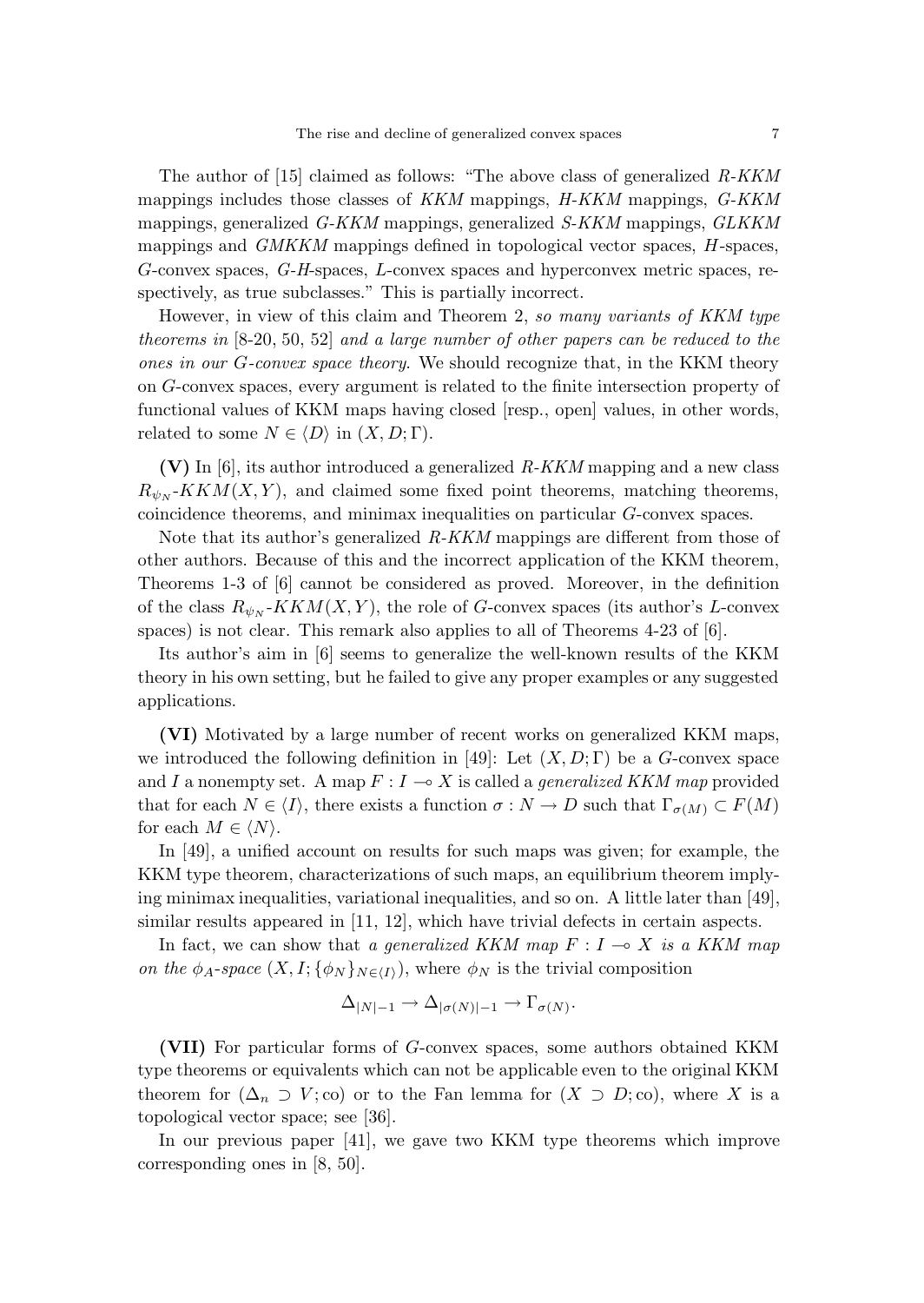# **5. Abstract convex spaces and KKM spaces**

From 2006, we began to study abstract convex spaces and KKM spaces instead of *G*-convex spaces as in [33-36, 38, 39, 42-48].

**Definition.** An abstract convex space  $(E, D; \Gamma)$  consists of a topological space *E*, a nonempty set *D*, and a map  $\Gamma : \langle D \rangle \to E$  with nonempty values  $\Gamma_A := \Gamma(A)$ for  $A \in \langle D \rangle$ .

For any  $D' \subset D$ , the Γ-convex hull of  $D'$  is denoted and defined by

$$
\mathrm{co}_{\Gamma} D' := \bigcup \{ \Gamma_A \mid A \in \langle D' \rangle \} \subset E.
$$

A subset *X* of *E* is called a  $\Gamma$ -convex subset of  $(E, D; \Gamma)$  relative to  $D'$  if for any  $N \in \langle D' \rangle$ , we have  $\Gamma_N \subset X$ , that is, co<sub>Γ</sub>*D'*  $\subset X$ .

When  $D \subset E$ , the space is denoted by  $(E \supset D; \Gamma)$ . In such case, a subset X of *E* is said to be Γ-convex if  $\text{co}_{\Gamma}(X \cap D) \subset X$ ; in other words, X is Γ-convex relative to  $D' := X \cap D$ . In case  $E = D$ , let  $(E; \Gamma) := (E, E; \Gamma)$ .

Examples of abstract convex spaces were given in [38-48].

**Definition.** Let  $(E, D; \Gamma)$  be an abstract convex space and Z a topological space. For a map  $F: E \to Z$  with nonempty values, if a map  $G: D \to Z$  satisfies

$$
F(\Gamma_A) \subset G(A) := \bigcup_{y \in A} G(y) \quad \text{for all } A \in \langle D \rangle,
$$

then *G* is called a KKM map with respect to *F*. A KKM map  $G: D \to E$  is a KKM map with respect to the identity map 1*E*.

A map  $F: E \to Z$  is said to have the *KKM property* and called a  $\mathfrak{K}\text{-}map$  if, for any KKM map  $G: D \to Z$  with respect to *F*, the family  ${G(y)}_{y \in D}$  has the finite intersection property. We denote

$$
\mathfrak{K}(E, Z) := \{ F : E \multimap Z \mid F \text{ is a } \mathfrak{K}\text{-map} \}.
$$

Similarly, a  $\mathfrak{K}\mathfrak{C}$ -map is defined for closed-valued maps *G*, and a  $\mathfrak{K}\mathfrak{O}$ -map for open-valued maps *G*. In this case, we have

$$
\mathfrak{K}(E,Z)\subset \mathfrak{KC}(E,Z)\cap \mathfrak{KD}(E,Z).
$$

**Definition.** The partial KKM principle for an abstract convex space (*E,D*; Γ) is the statement  $1_E \in \mathcal{RC}(E, E)$ ; that is, for any closed-valued KKM map  $G : D \to E$ , the family  ${G(y)}_{y\in D}$  has the finite intersection property. The KKM principle is the statement  $1_E \in \mathfrak{RC}(E, E) \cap \mathfrak{RO}(E, E)$ ; that is, the same property also holds for any open-valued KKM map.

An abstract convex space is called a KKM space if it satisfies the KKM principle.

In our recent works [38, 39, 45-48], we studied the elements or foundations of the KKM theory on abstract convex spaces and noticed there that many important results therein are related to the partial KKM principle.

**Example.** We give known examples of KKM spaces:

(1) Every *G*-convex space is a KKM space [31].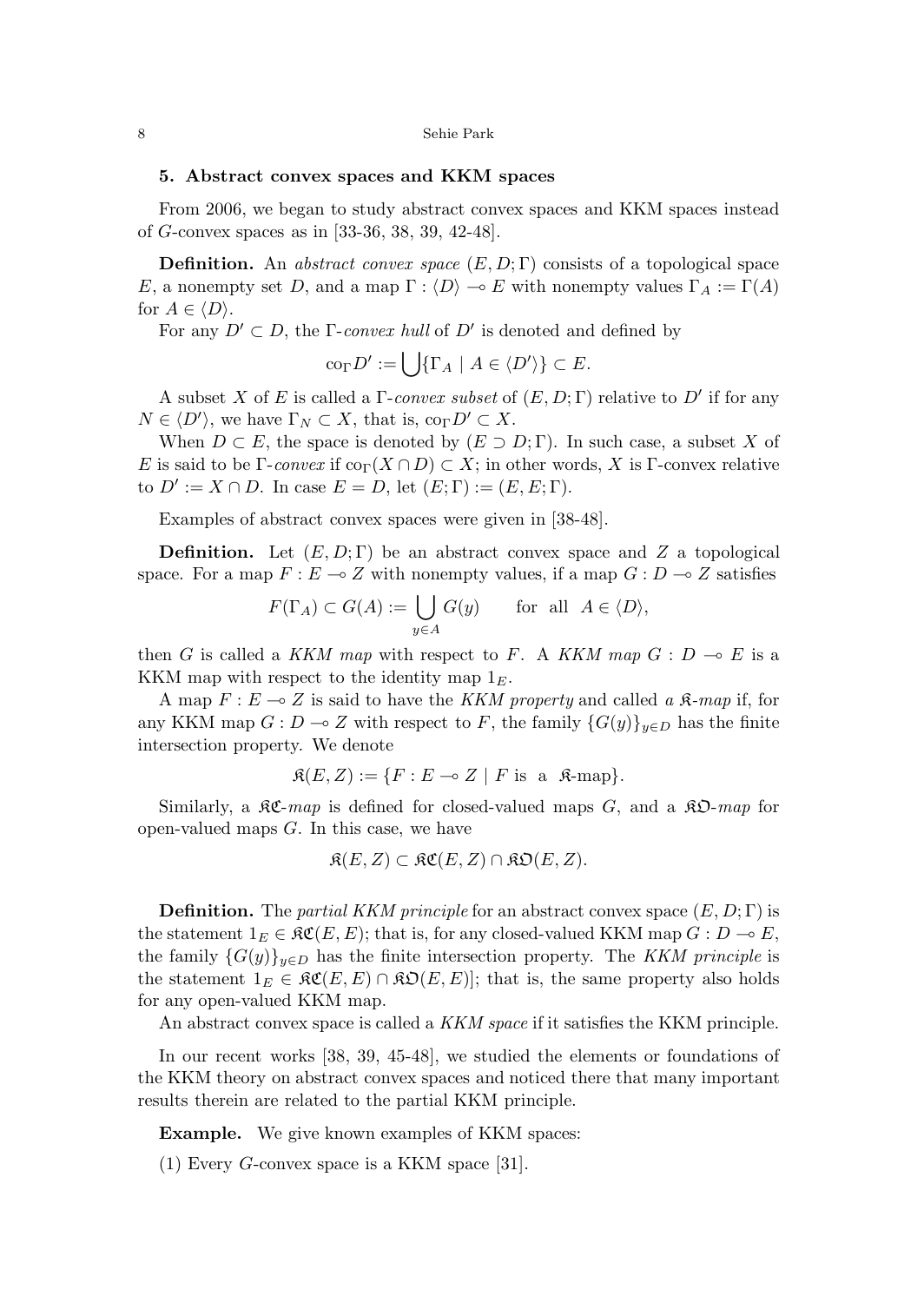(2) A connected linearly ordered space  $(X, \leq)$  can be made into a KKM space; see [45].

(3) The extended long line  $L^*$  is a KKM space  $(L^* \supset D; \Gamma)$  with the ordinal space  $D := [0, \Omega]$ ; see [45]. But  $L^*$  is not a *G*-convex space.

(4) Suppose X is a closed convex subset of a complete  $\mathbb{R}$ -tree M. Then  $(M, X; conv_M)$ satisfies the partial KKM principle; see Kirk and Panyanak [27]. Recently, we showed that this is a KKM space [46].

(5) For Horvath's convex space  $(X, \mathcal{C})$  with the weak Van de Vel property, the corresponding abstract convex space  $(X; \Gamma)$  is a KKM space, where  $\Gamma_A := |[A]| =$  $\bigcap \{C \in \mathcal{C} \mid A \subset C\}$  for each  $A \in \langle X \rangle$ ; see [23].

(6) A B-space due to Briec and Horvath is a KKM space [2, Corollary 2.2].

Now we have the following diagram for triples  $(E, D; \Gamma)$ :

Simplex  $\implies$  Convex subset of a t.v.s.  $\implies$  Lassonde type convex space

$$
\implies
$$
 *H*-space  $\implies$  *G*-convex space  $\iff \phi_A$ -space  $\implies$  KKM space

 $\Rightarrow$  Space satisfying the partial KKM principle

 $\implies$  Abstract convex space.

It is not known yet whether there is a space satisfying the partial KKM principle which is not a KKM space.

In the KKM theory, there are many equivalent reformulation of the KKM principle that can be used to characterize KKM spaces. For example, the Fan-Browder type fixed point theorem is used for the following [45]:

**Theorem 4.** *An abstract convex space* (*X, D*; Γ) *is a KKM space iff for any maps*  $S: D \to X$ ,  $T: X \to X$  *satisfying* 

(1)  $S(z)$  *is open* [*resp., closed*] *for each*  $z \in D$ ;

 $(2)$  *for each*  $y \in X$ ,  $\operatorname{co}_{\Gamma} S^{-}(y) \subset T^{-}(y)$ *; and* 

 $(3)$   $X = \bigcup_{z \in M} S(z)$  for some  $M \in \langle D \rangle$ ,

*T* has a fixed point  $x_0 \in X$ ; that is  $x_0 \in T(x_0)$ .

Moreover, from the partial KKM principle we have a whole intersection property of the Fan type. From this, we can deduce the following [47]:

**Theorem 5.** *Let* (*X, D*; Γ) *be an abstract convex space satisfying the partial KKM principle, K a nonempty compact subset of X, and*  $G: D \to X$  *a map such that*

(1)  $\bigcap_{z \in D} G(z) = \bigcap_{z \in D} \overline{G(z)}$  [*that is, G is transfer closed-valued*];

(2) *G is a KKM map; and*

(3) *either*

(i)  $\bigcap \{ \overline{G(z)} \mid z \in M \}$  ⊂ *K* for some  $M \in \langle D \rangle$ ; or

(ii) *for each*  $N \in \langle D \rangle$ *, there exists a compact* Γ*-convex subset*  $L_N$  *of*  $X$  *relative to some*  $D' ⊂ D$  *such that*  $N ⊂ D'$  *and* 

$$
L_N \cap \bigcap \{ \overline{G(z)} \mid z \in D' \} \subset K.
$$

*Then*  $K \cap \bigcap \{G(z) \mid z \in D\} \neq \emptyset$ .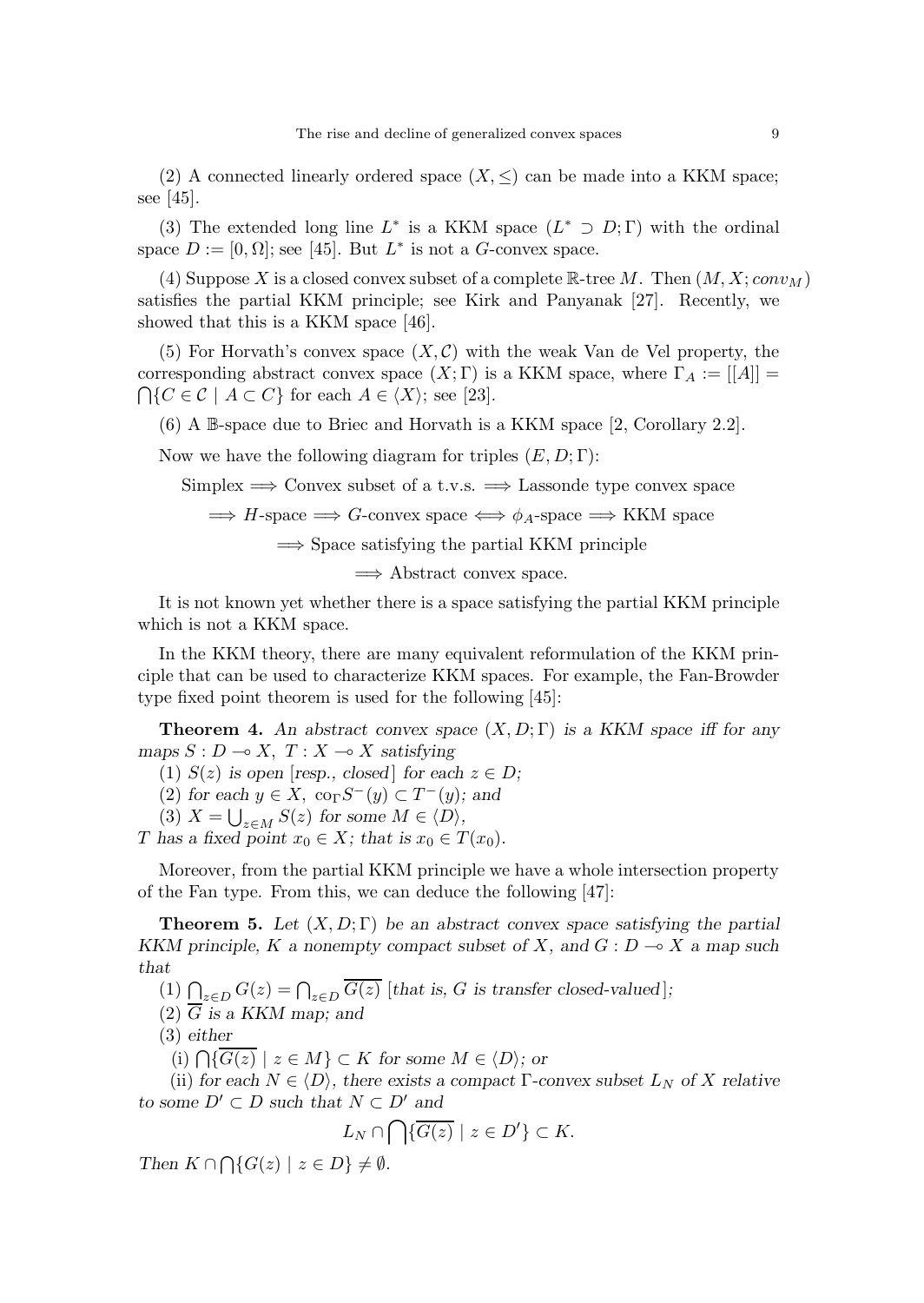Theorem 5 might have more than one hundred particular forms appeared in the literature.

**Remark.** Recently in [48], we clearly derived a sequence of a dozen statements which characterize the KKM spaces and equivalent formulations of the partial KKM principle. As their applications, we add more than a dozen statements including generalized formulations of von Neumann minimax theorem, von Neumann intersection lemma, the Nash equilibrium theorem, and the Fan type minimax inequalities for any KKM spaces. Consequently, [48] unifies and enlarges previously known several proper examples of such statements for particular types of KKM spaces. For the more historical backgrounds or details on the results in this paper, see the references of [38, 39, 45-48] and the references therein.

## **References**

- [1] H. Ben-El-Mechaiekh, S. Chebbi, M. Florenzano and J.-V. Llinares, *Abstract convexity and fixed points*, J. Math. Anal. Appl. **222** (1998), 138–150.
- [2] W. Briec and C. Horvath, *Nash points, Ky Fan inequality and equilibria of abstract economies in Max-Plus and* B*-convexity*, J. Math. Anal. Appl. **341**(1) (2008), 188–199.
- [3] G. L. Cain Jr. and L. Gonz´alez, *The Knaster-Kuratowski-Mazurkiewicz theorem and abstract convexities*, J. Math. Anal. Appl. **338** (2008), 563–571.
- [4] T.-H. Chang, C.-M. Chen and H.-C. Huang, *Generalized KKM theorems on hyperconvex metric spaces with applications*, Taiwan. J. Math. **12**(9) (2008), 2363–2372.
- [5] T.-H. Chang, C.-M. Chen and C. Y. Peng, *Generalized KKM theorems on hyperconvex metric spaces and some applications*, Nonlinear Anal. **69** (2008), 530–535.
- [6] C.-M. Chen, *R-KKM theorems on L-convex spaces and its applications*, Sci. Math. Jpn. **65**(2) (2007), 195–207.
- [7] F.-p. Deng and L. Wang, *Coincidence theorems in product FC-spaces* (Chinese), J. Sichuan Normal Univ. (Natural Sci.) **32**(3) (2009), 297–300.
- [8] L. Deng and X. Xia, *Generalized R-KKM theorems in topological space and their applications*, J. Math. Anal. Appl. **285** (2003), 679–690.
- [9] L. Deng and M. G. Yang, *Coincidence theorems with applications to minimax inequalities, section theorem, best approximation and multiobjective games in topological spaces*, Acta Math. Sinica, English Ser. **22** (2006), 1809–1818.
- [10] L. Deng and X.-y. Zang, *A parametric type of KKM theorem in FC-spaces with applications*, Appl. Math. Mech. -Engl. Ed. **30**(1) (2009), 73–79.
- [11] X. P. Ding, *Abstract convexity and generalizations of Himmelberg type fixed-point theorems*, Comp. Math. Appl. **41** (2001), 497–504.
- [12] , *Generalized L-KKM type theorems in L-convex spaces with applications*, Comp. Math. Appl. **43** (2002), 1240–1256.
- [13] , *Maximal element theorems in product FC-spaces and generalized games*, J. Math. Anal. Appl. **305** (2005), 29–42.
- [14] , *Generalized KKM type theorems in FC-spaces with applications* (I), J. Glob. Optim. **36** (2006), 581–596.
- [15] , *New generalized R-KKM type theorems in general topological spaces and applications*, Acta Math. Sinica, English Ser. **23**(10) (2007), 1869–1880.
- [16] X. P. Ding, Y. C. Liou and J. C. Yao, *Generalized R-KKM type theorems in topological spaces with applications*, Appl. Math. Letters **18** (2005), 1345–1350.
- [17] M. Fakhar, *Equilibria, generalized variational inequalities and fixed point*, Ph.D. Thesis, Univ. of Isfahan, Iran, 2003.
- [18] M. Fakhar and J. Zafarani, *Generalized R-KKM theorems and their applications*, Taiwan. J. Math. **11**(1) (2007), 95–105.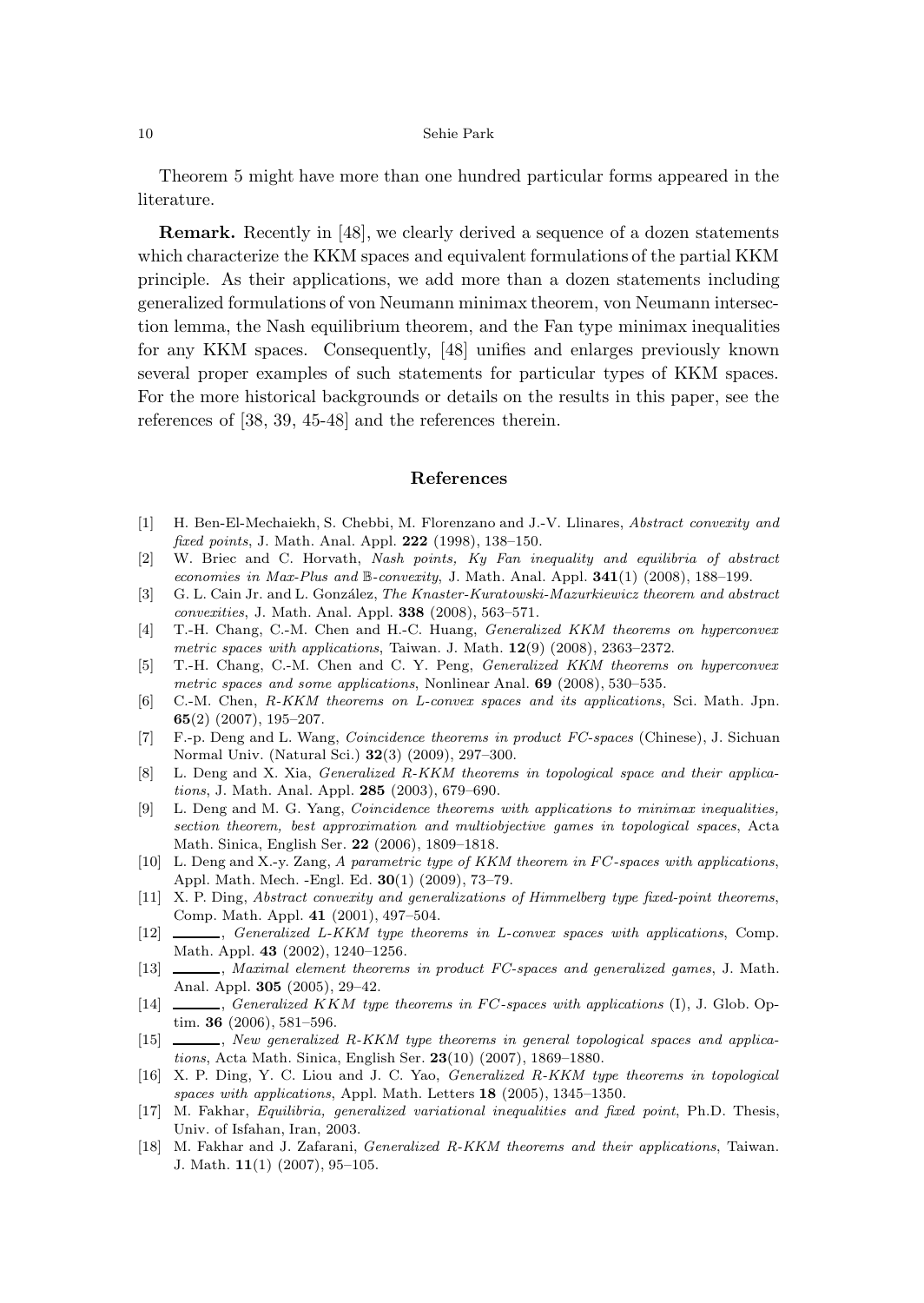- [19] L. Gonz´ales, S. Kilmer and J. Rebaza, *From a KKM theorem to Nash equilibria in* L*-spaces*, Topology Appl. **255** (2007), 165–170.
- [20] R.-H. He and H.-X. Li, *Collective fixed point theorem and coincidence theorems in FC-spaces*, J. Comp. Appl. Math. **225** (2009), 227–235.
- [21] C. D. Horvath, *Contractibility and generalized convexity*, J. Math. Anal. Appl. **156** (1991), 341–357.
- [22] , *Extension and selection theorems in topological spaces with a generalized convexity structure*, Ann. Fac. Sci. Toulouse **2** (1993), 253–269.
- [23] , *Topological convexities, selections and fixed points*, Topology Appl. **155** (2008), 830–850.
- [24] J.-C. Hou, *Characterization of the existence of a pure-strategy Nash equilibrium*, Appl. Math. Letters **22** (2009), 689–692.
- [25] J. Huang, *The matching theorems and coincidence theorems for generalized R-KKM mapping in topological spaces*, J. Math. Anal. Appl. **312** (2005), 374–382.
- [26] P. Q. Khanh, N. H. Quan, and J.C. Yao, *Generalized KKM type theorems in GFC-spaces and applications*, Nonlinear Anal. **71** (2009), 1227–1234.
- [27] W. A. Kirk and B. Panyanak, *Best approximations in* R*-trees*, Numer. Funct. Anal. Optimiz. **28**(5-6) (2007), 681–690.
- [28] W. Kulpa and A. Szymanski, *Applications of general infimum principles to fixed-point theory and game theory*, Set-valued Anal. **16** (2008), 375–398.
- [29] Q. Luo, *KKM and Nash equilibria type theorems in topological ordered spaces,* J. Math. Anal. Appl. **264** (2001), 262–269.
- [30] S. Park, *Ninety years of the Brouwer fixed point theorem*, Vietnam J. Math. **27** (1999), 193–232.
- [31] , *Elements of the KKM theory for generalized convex spaces*, Korean J. Comput. & Appl. Math. **7** (2000), 1–28.
- [32] , *Remarks on topologies of generalized convex spaces*, Nonlinear Func. Anal. Appl. **5** (2000), 67–79.
- [33] , *On generalizations of the KKM principle on abstract convex spaces*, Nonlinear Anal. Forum **11** (2006), 67–77.
- [34]  $\Box$ , *Various subclasses of abstract convex spaces for the KKM theory*, Proc. Nat. Inst. Math. Sci. **2**(4) (2007), 35–47.
- [35] , *Comments on some abstract convex spaces and the KKM maps*, Nonlinear Anal. Forum **12**(2) (2007), 125–139.
- [36] , *Comments on recent studies on abstract convex spaces*, Nonlinear Anal. Forum **13**(1) (2008), 1–17.
- [37] , *Generalized convex spaces,* L*-spaces, and* F C*-spaces*, J. Glob. Optim. **45**(2) (2009), 203–210.
- [38] , *Elements of the KKM theory on abstract convex spaces*, J. Korean Math. Soc. **45**(1) (2008), 1–27.
- [39] , *Equilibrium existence theorems in KKM spaces*, Nonlinear Analysis **69** (2008), 4352– 4364.
- [40] , *Comments on the KKM theory on* φ*A-spaces*, PanAmerican Math. J. **18**(2) (2008), 61–71.
- [41] , *Remarks on KKM maps and fixed point theorems in generalized convex spaces*, CUBO, Math. J. **10**(4), 1–13.
- [42] , *Remarks on fixed points, maximal elements, and equilibria of economies in abstract convex spaces*, Taiwan. J. Math. **12**(6) (2008), 1365–1383.
- [43] , *Remarks on weakly KKM maps in abstract convex spaces*, Inter. J. Math. Math. Sci. vol. **2008**, Article ID 423596, 10pp.
- [44] , *Applications of the KKM principle on abstract convex minimal spaces*, Nonlinear Funct. Anal. Appl. **13**(2) (2008), 173–191.
- [45] , *New foundations of the KKM theory*, J. Nonlinear Convex Anal. **9**(3) (2008), 331– 350.
- [46] , *Remarks on the partial KKM principle*, Nonlinear Anal. Forum **14** (2009), 51–62.